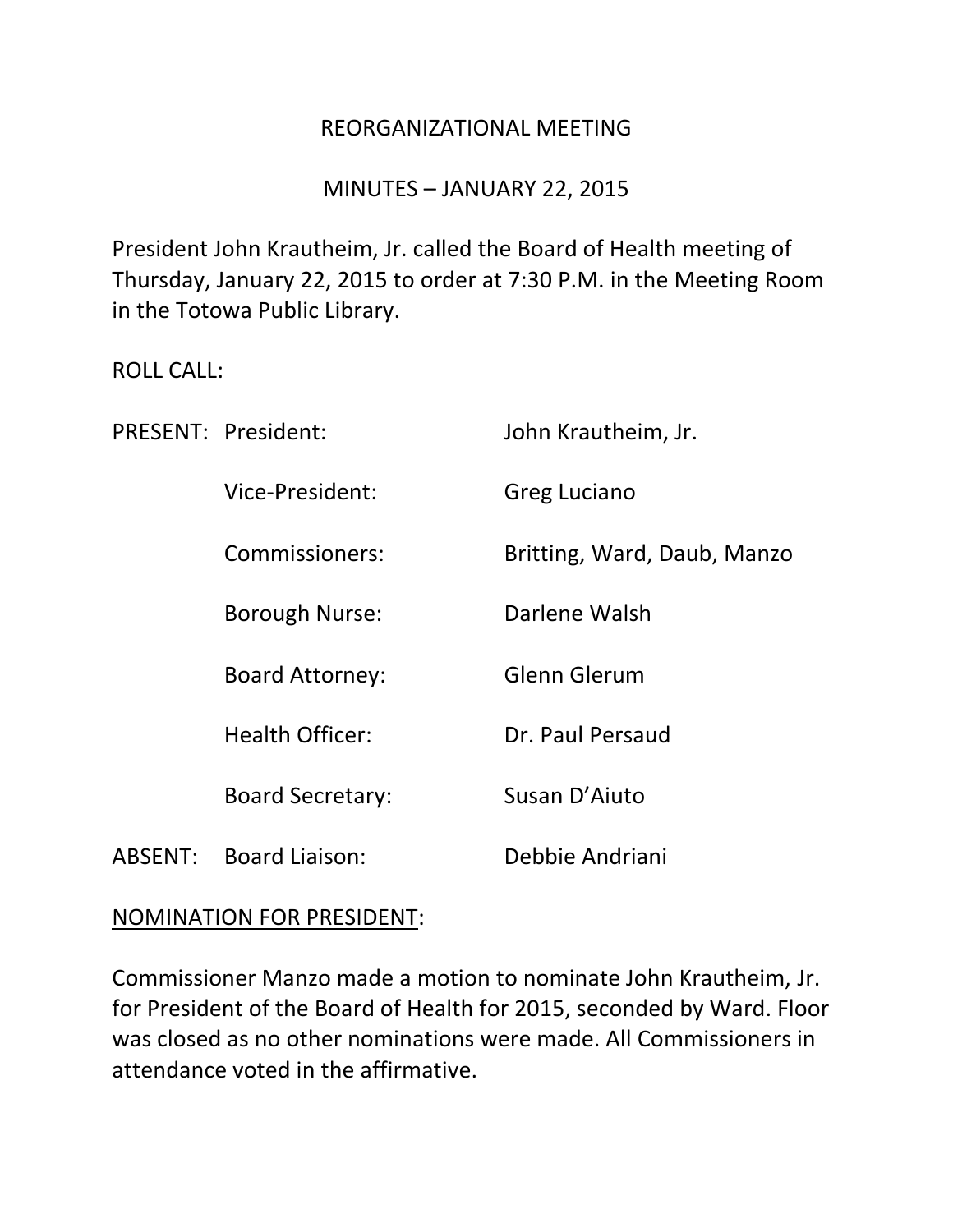### NOMINATION FOR VICE-PRESIDENT:

Commissioner Britting made a motion to nominate Greg Luciano for Vice-President of the Board of Health for 2015, seconded by Manzo. Floor was closed as no other nominations were made. All Commissioners in attendance voted in the affirmative.

# NOMINATION FOR COMMITTEE LIASONS:

Commissioner Luciano made a motion to carry the appointments of liaisons of the Board of Health for 2015 until the February meeting, seconded by Manzo. All Commissioners in attendance voted in the affirmative.

# APPOINTMENT FOR BOARD PROFESSIONALS:

Commissioner Luciano made a motion to appoint the following professionals to serve the Board of Health.

| <b>Borough Nurse:</b>            | Darlene Walsh       |
|----------------------------------|---------------------|
| <b>Board Attorney:</b>           | <b>Glenn Glerum</b> |
| Cemetery Inspector: Joseph Brady |                     |
| <b>Health Advisor:</b>           | Dr. Albert Ades     |

Motion was seconded by Manzo. All Commissioners in attendance voted in the affirmative.

Commissioner Luciano made a motion to carry the appointment of sanitary inspector of the Board of Health for 2015 until the February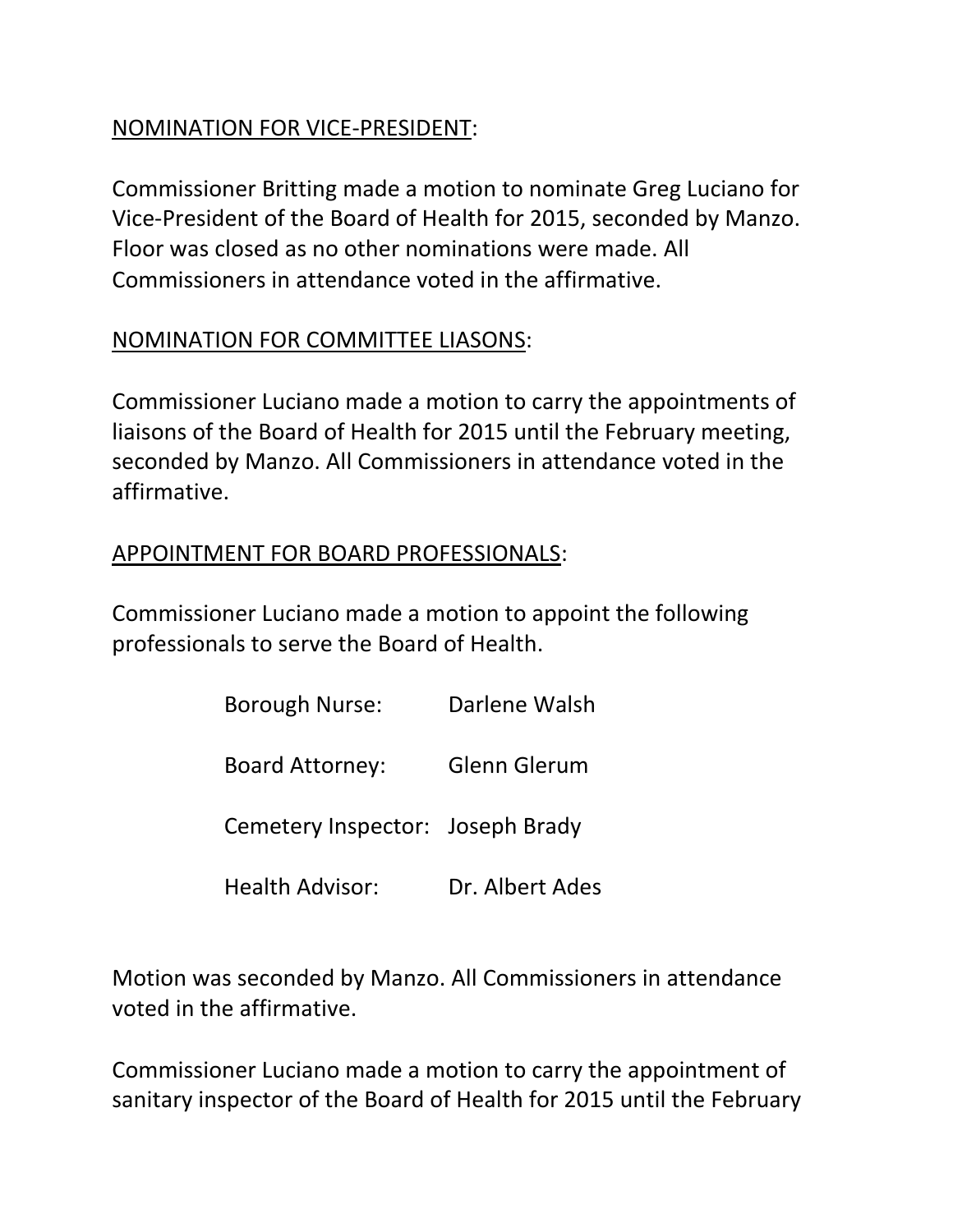meeting, seconded by Manzo. All Commissioners in attendance voted in the affirmative.

### BOARD OF HEALTH BUDGET:

Commissioner Luciano made a motion to carry the vote for the Budget of the Board of Health for 2015 until the February meeting, seconded by Manzo. All Commissioners in attendance voted in the affirmative.

Adjourn:

Commissioner Luciano made a motion to adjourn the meeting at 7:35 P.M., seconded by Manzo. All Commissioners in attendance voted in the affirmative.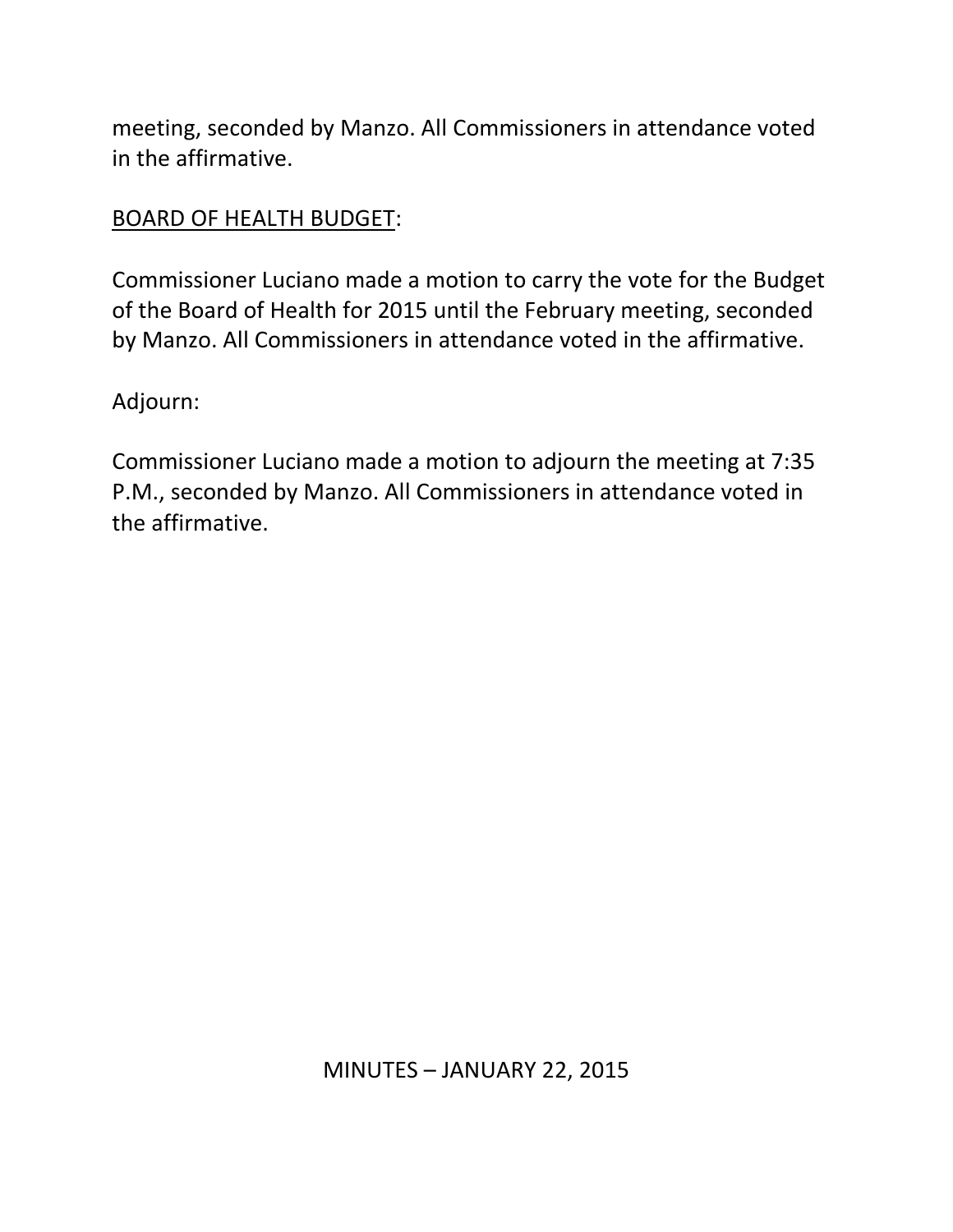President John Krautheim, Jr. called the Board of Health meeting of Thursday, January 22, 2015 to order at 7:35 P.M. in the Conference Room on the first floor of the Totowa Municipal Building.

ROLL CALL:

|                             | PRESENT: President:     | John Krautheim, Jr.         |  |
|-----------------------------|-------------------------|-----------------------------|--|
|                             | Vice-President:         | Greg Luciano                |  |
|                             | Commissioners:          | Britting, Ward, Daub, Manzo |  |
|                             | <b>Borough Nurse:</b>   | Darlene Walsh               |  |
|                             | <b>Board Attorney:</b>  | Glenn Glerum                |  |
|                             | <b>Board Secretary:</b> | Susan D'Aiuto               |  |
| ABSENT:                     | <b>Board Liaison:</b>   | Debbie Andriani             |  |
| <b>CORRESPONDENCE: NONE</b> |                         |                             |  |

# MINUTES:

Commissioner Britting made a motion to accept the minutes of the November 20, 2014 Board of Health meeting, seconded by Daub. All Commissioners in attendance voted in the affirmative.

BILLS: NONE

# REPORTS: